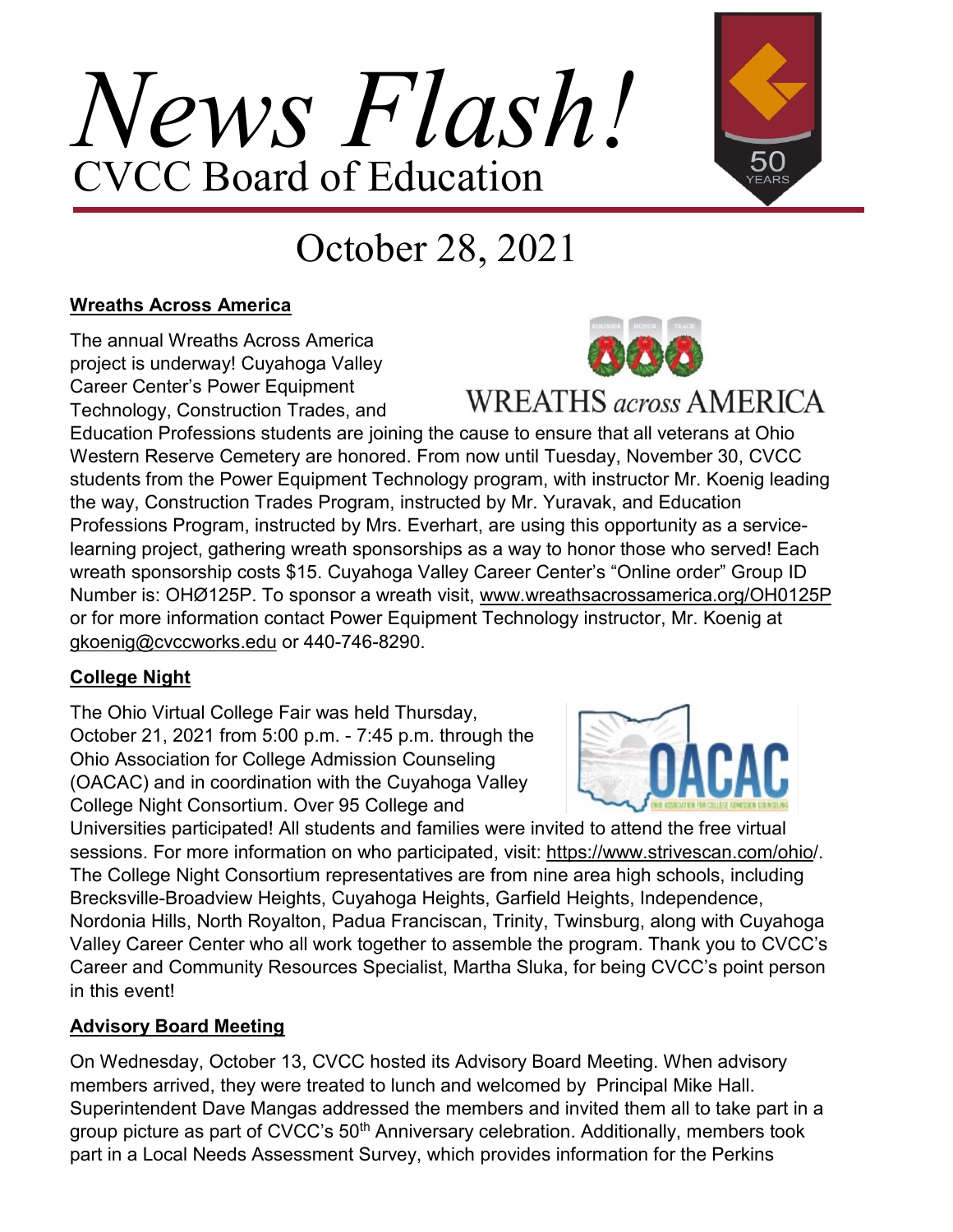Stakeholder Meeting that assesses grant funds for both CVCC's High School and Adult Education areas. After lunch, the members went with specific program instructors and spent time in their allotted areas discussing program updates, credentials, instructional needs, skill level requirements, workforce needs and learning, as well as equity. CVCC is immensely thankful for all of our Advisory



Board Members, it was wonderful to be able to gather and discuss the educational needs of our students, and how to best serve CVCC's quality programs!

#### **Senior Interviews at North Royalton High School**

On Wednesday, October 13 the North Royalton High School Class of 2022 took part in their senior interviews. This is an inspiring day for seniors, as they have worked hard on creating digital portfolios. In the past, students put together a hard copy portfolio that was brought with them to their exit interview; this is the second year an electronic portfolio was submitted.



With the direction of CVCC Career Specialist for the North Royalton district, Jill Larson, students put together their digital portfolio with the use of Google slides. Included in the portfolio is a cover page, with their name, a current photo, and future aspirations; along with a home page, which involves a paragraph about future goals and endeavors; also a careerbased photo/bio, which involves an overview of who the student is and where they are headed. Also included in their portfolio are the major components such as, a resume, reference page, cover letter, three achievements and a current transcript. The seniors shared their creative, personal portfolio with a team of interviewers, which included several community members. The seniors were evaluated on punctuality, appearance, body language, answers to questions, and the presentation of their portfolio. This was an enjoyable day for all involved; thank you to those who facilitated this wonderful and beneficial event!

#### **Nordonia High School's Career Showcase**

The Nordonia High School Career Showcase took place on Wednesday, October 13. The event was kicked off by the Mayor of Macedonia, Nicholas Molnar. A panel of professionals presented to 10<sup>th</sup> grade students who are in preparation for their Cuyahoga Valley Career Center tour

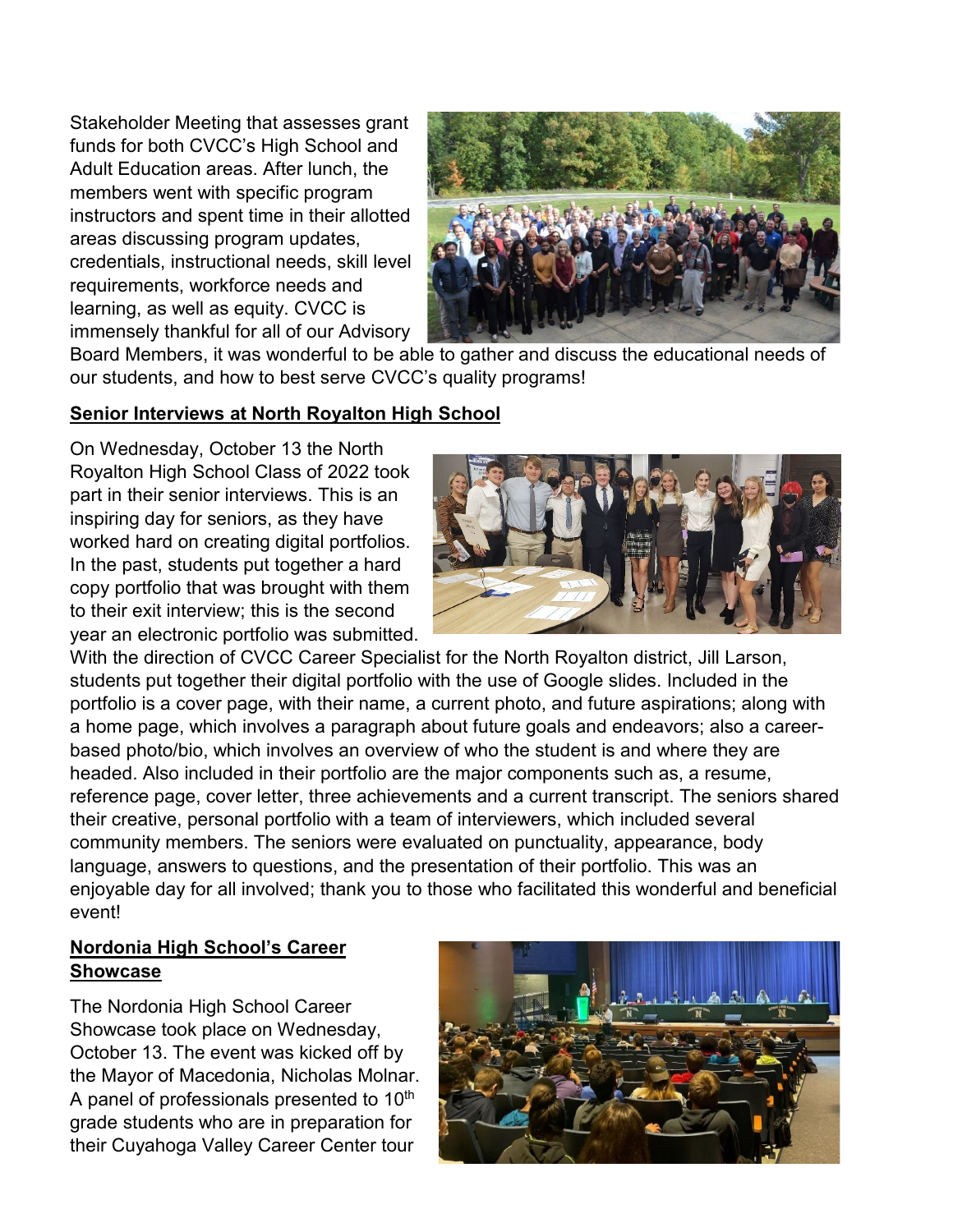on November 11. Deb Monaco, CVCC Career Specialist for the Nordonia district, coordinated the efforts with local community and business members. The panel was selected to mirror the Cuyahoga Valley Career Center's programs so that students could hear firsthand what it is like to work in various industries. Some of the presenters included, Gary Jackson, Jackson Comfort Systems; Michelle Dusek, Penske Transportation Services; Kristen Bader, Drayer Physical Therapy; Sandra Franklin, Paul Mitchell; The School Cleveland; Carrie Syllaba, Cleveland Clinic; Maddie Davidson, Tomorrow's Dentistry; and W.C. Vance, Washkewicz College of Engineering. Students also learned about the four pillars of a career-technical education and why Cuyahoga Valley Career Center students have a competitive advantage over their peers.

#### **Parent /Teacher Conferences**

On Wednesday, October 6 and Thursday, October 7, CVCC's High School staff held annual Parent/Teacher Conferences. This gave staff members and parents the opportunity to discuss the current academic status and future plans of their student. Thank you to all those who took part!

#### **CVCC Cosmetology Students Give Back**

CVCC's High School Cosmetology B class, instructed by Ms. Marilyn Mormile, hosted a dress down day to raise funds for the local animal shelter. In total, the class raised over \$400.00; all the proceeds went to the Cuyahoga County Animal Shelter. On Monday, October 4, Ms. Mormile and her students delivered the money personally to the shelter and even got to spend time with some cute dogs while there. What a great way to give back to an incredibly rewarding cause!

#### **Nordonia Rotary Student of the Month**

Congratulations to Ayden Hunter (pictured second from the left) for representing CVCC as September's Nordonia Rotary Student of the Month! Ayden is a senior at Nordonia High School and is in the Building Property Maintenance (BPM) program, instructed by Mr. Hance. CVCC Assistant Principal Josh Hayes, who is part of the Rotary Student selection process, noted that Ayden, "Is a helpful, hardworking and dependable young man that



exemplifies the characteristics we hope for in all of our students!" Way to go Ayden!